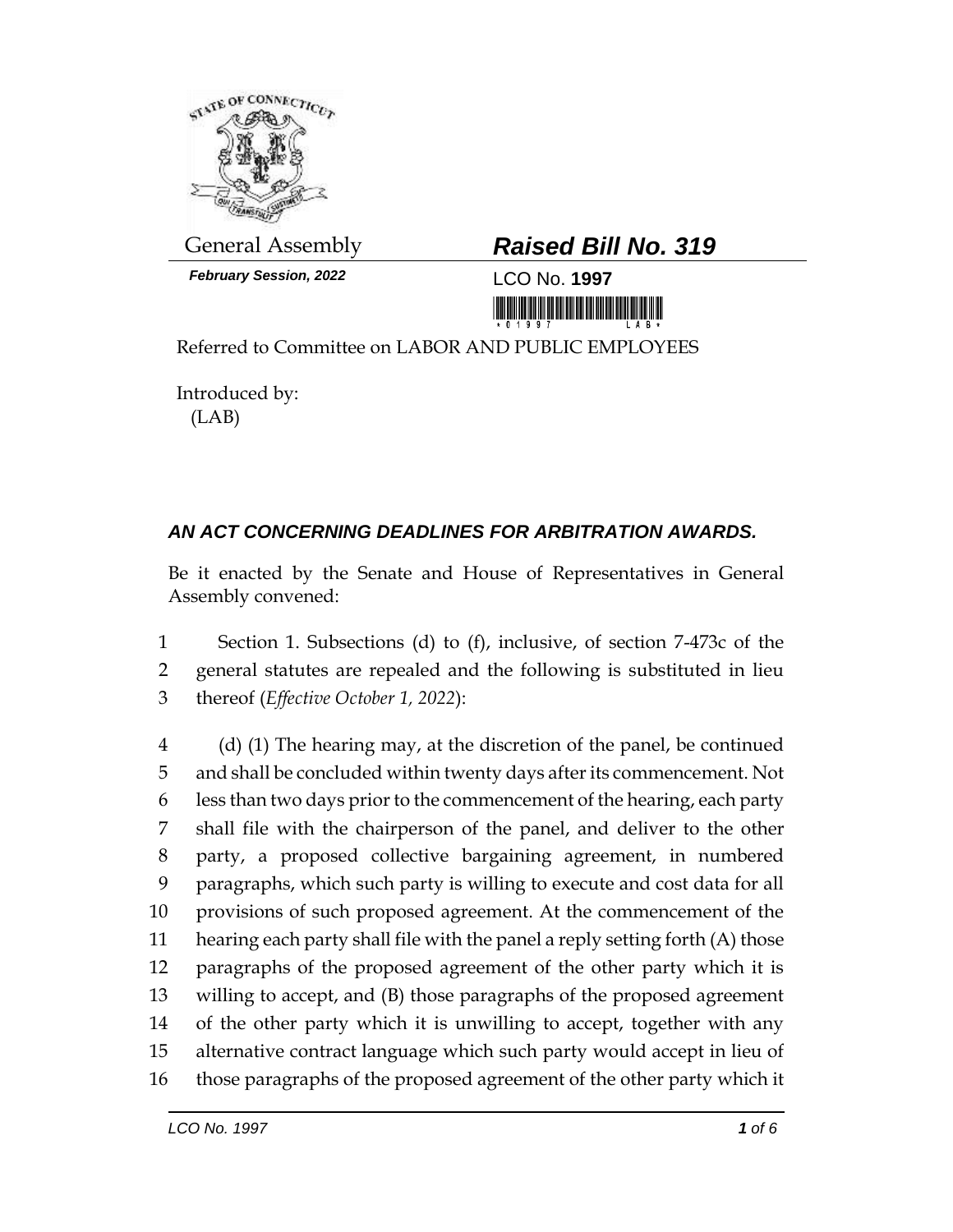is unwilling to accept. At any time prior to the issuance of a decision by the panel, the parties may jointly file with the panel stipulations setting forth the agreement provisions which both parties have agreed to accept.

 (2) Within five days after the conclusion of the taking of testimony, the panel shall forward to each party an arbitration statement, approved by a majority vote of the panel, setting forth all agreement provisions agreed upon by both parties in the proposed agreements and the replies, and in the stipulations, and stating, in numbered paragraphs, those issues which are unresolved.

 (3) Within ten days after the conclusion of the taking of testimony, the parties shall file with the secretary of the State Board of Mediation and Arbitration five copies of their statements of last best offer setting forth, in numbered paragraphs corresponding to the statement of unresolved issues contained in the arbitration statement, the final agreement provisions proposed by such party. Immediately upon receipt of both statement of last best offer or upon the expiration of the time for filing such statements of last best offer, whichever is sooner, said secretary shall distribute a copy of each such statement of last best offer to the opposing party.

 (4) Within seven days after the distribution of the statements of last best offer or within seven days of the expiration of the time for filing the statements of last best offer, whichever is sooner, the parties may file with the secretary of the State Board of Mediation and Arbitration five copies of their briefs on the unresolved issues. Immediately upon receipt of both briefs or upon the expiration of the time for filing such briefs, whichever is sooner, said secretary shall distribute a copy of each such brief to the opposing party.

 (5) Within five days after the distribution of the briefs on the unresolved issues or within five days after the last day for filing such briefs, whichever is sooner, each party may file with said secretary five copies of a reply brief, responding to the briefs on the unresolved issues.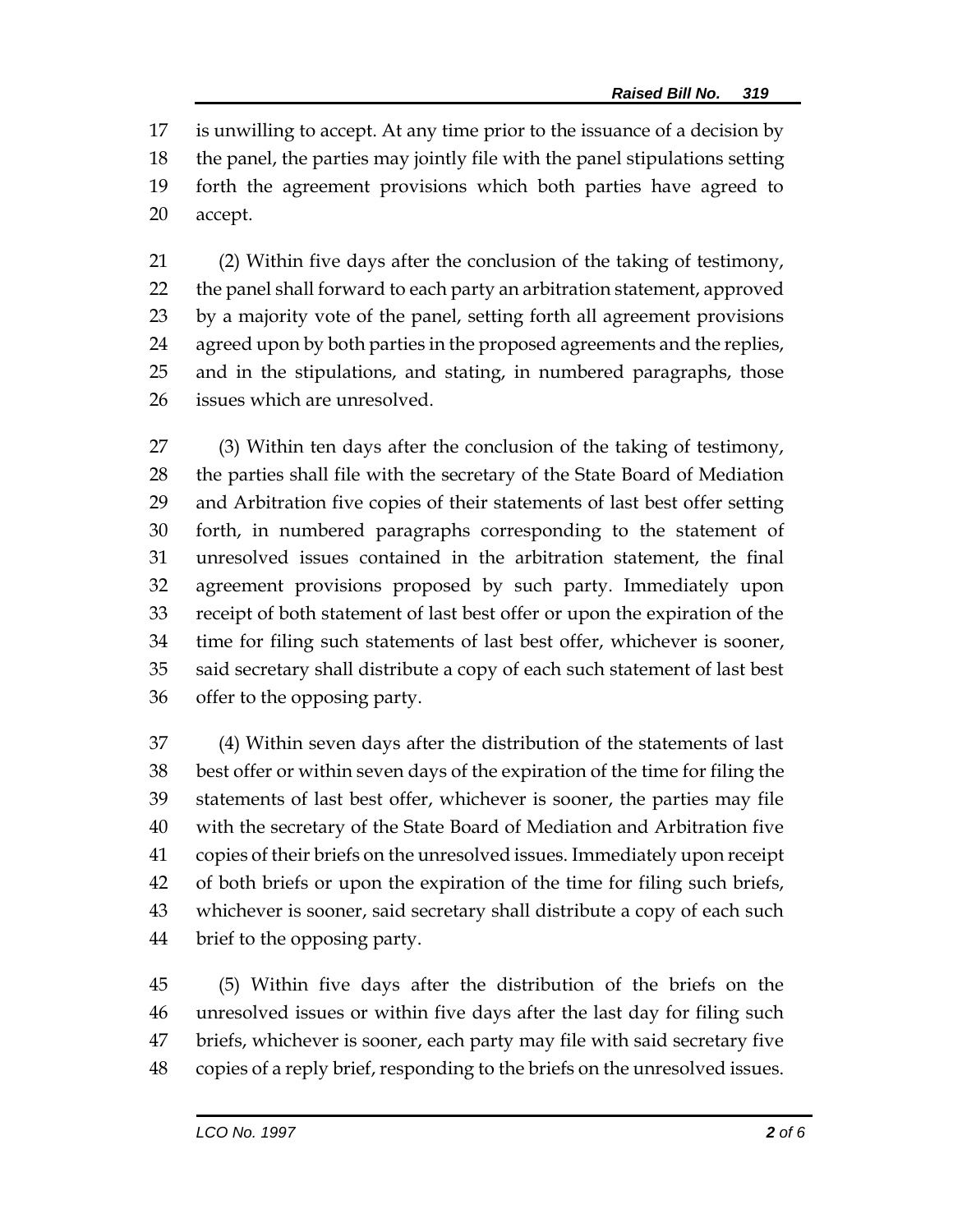Immediately upon receipt of the reply briefs or upon the expiration of the time for filing such reply briefs, whichever is sooner, said secretary shall simultaneously distribute a copy of each such reply brief to the opposing party.

 (6) Within twenty days after the last day for filing such reply briefs, the panel shall issue, upon majority vote, and file with the State Board of Mediation and Arbitration its decision on all unresolved issues set forth in the arbitration statement, and said secretary shall immediately and simultaneously distribute a copy thereof to each party. The panel shall treat each unresolved issue set forth in the arbitration statement as a separate question to be decided by it. In deciding each such question, the panel agreement shall accept the final provision relating to such unresolved issue as contained in the statement of last best offer of one party or the other. As part of the arbitration decision, each member shall state the specific reasons and standards used in making a choice on each unresolved issue.

 (7) The parties may jointly file with the panel stipulations modifying, deferring or waiving any or all provisions of this subsection, provided the parties shall not file more than one stipulation to modify any deadline in this subsection and no such stipulation shall modify any 69 deadline by more than ninety days.

 (8) If the day for filing any document required or permitted to be filed under this subsection falls on a day which is not a business day of the State Board of Mediation and Arbitration then the time for such filing shall be extended to the next business day of such board.

 (9) In arriving at a decision, the arbitration panel shall give priority to the public interest and the financial capability of the municipal employer, including consideration of other demands on the financial capability of the municipal employer. There shall be an irrebuttable presumption that fifteen per cent of the municipal employer's budget reserve is not available for payment of the cost of any item subject to arbitration under this chapter. The panel shall further consider the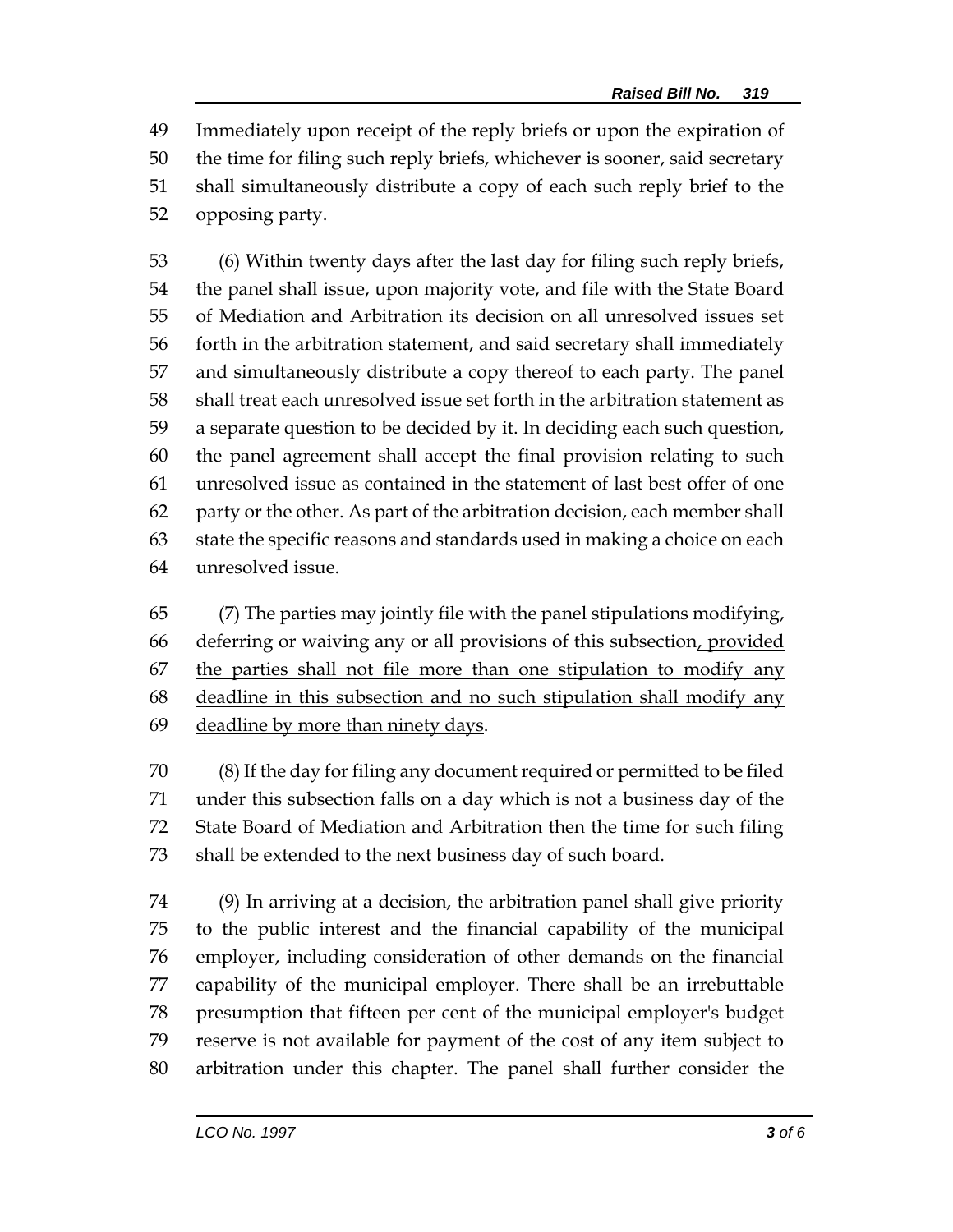following factors in light of such financial capability: (A) The negotiations between the parties prior to arbitration; (B) the interests and welfare of the employee group; (C) changes in the cost of living; (D) the existing conditions of employment of the employee group and those of similar groups; and (E) the wages, salaries, fringe benefits, and other conditions of employment prevailing in the labor market, including developments in private sector wages and benefits.

 (10) The decision of the panel and the resolved issues shall be final and binding upon the municipal employer and the municipal employee organization except as provided in subdivision (12) of this subsection and, if such award is not rejected by the legislative body pursuant to said subdivision, except that a motion to vacate or modify such decision may be made in accordance with sections 52-418 and 52-419.

 (11) In regard to all proceedings undertaken pursuant to this subsection the secretary of the State Board of Mediation and Arbitration shall serve as staff to the arbitration panel.

 (12) Within twenty-five days of the receipt of an arbitration award issued pursuant to this section, the legislative body of the municipal employer may reject the award of the arbitrators or single arbitrator by a two-thirds majority vote of the members of such legislative body present at a regular or special meeting called and convened for such purpose. If the twenty-fifth day specified in this subdivision falls on a weekend or a holiday, such deadline shall be extended through the next business day following the twenty-fifth day.

 (13) Within ten days after such rejection, the legislative body or its authorized representative shall be required to state, in writing, the reasons for such vote and shall submit such written statement to the State Board of Mediation and Arbitration and the municipal employee organization. Within ten days after receipt of such notice, the municipal employee organization shall prepare a written response to such rejection and shall submit it to the legislative body and the State Board of Mediation and Arbitration.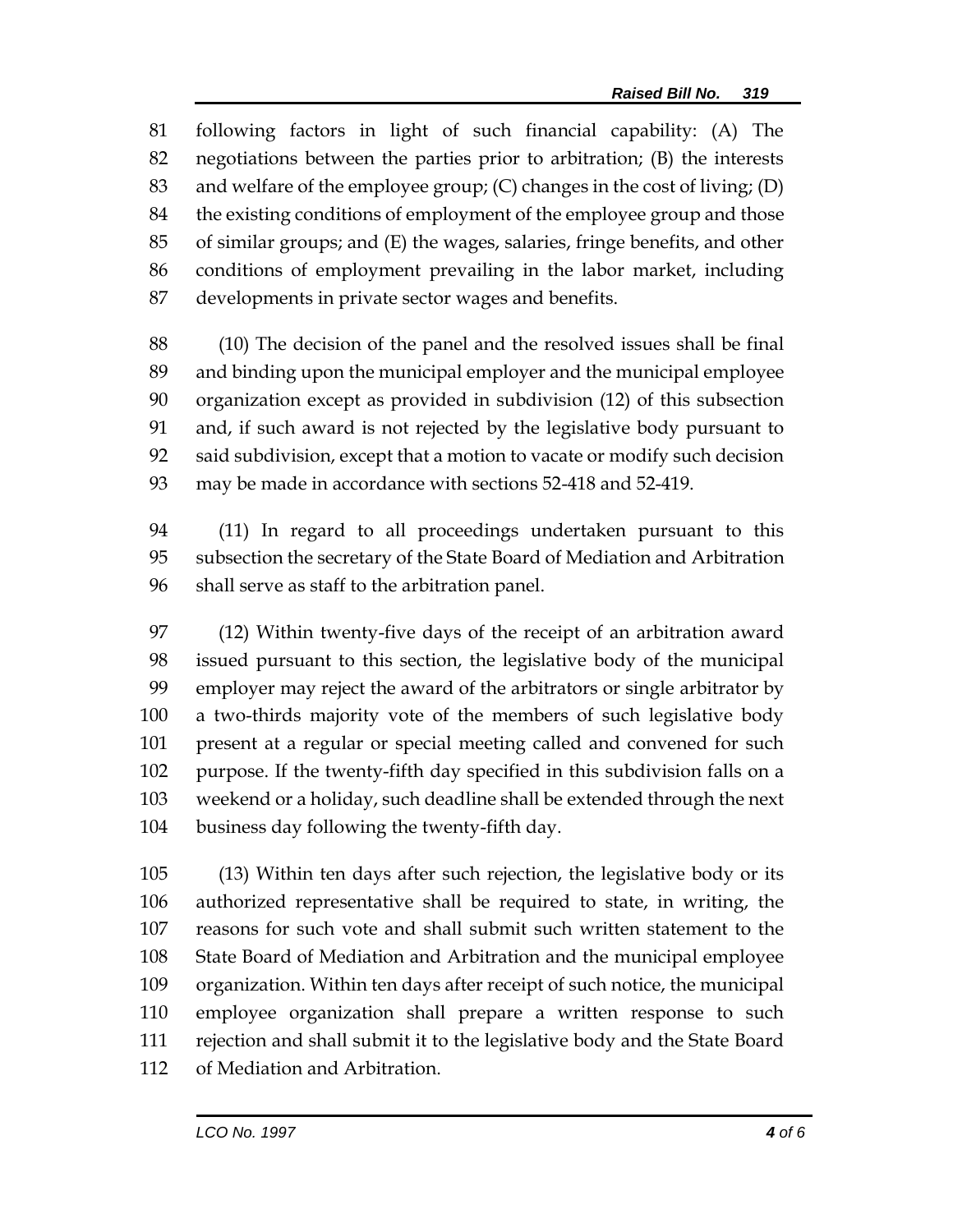(14) Within ten days after receipt of such rejection notice, the State Board of Mediation and Arbitration shall select a review panel of three arbitrators or, if the parties agree, a single arbitrator who are residents of Connecticut and labor relations arbitrators approved by the American Arbitration Association and not members of the panel who issued the rejected award. Such arbitrators or single arbitrator shall review the decision on each such rejected issue. The review conducted pursuant to this subdivision shall be limited to the record and briefs of the hearing pursuant to subsection (c) of this section, the written explanation of the reasons for the vote and a written response by either party. In conducting such review, the arbitrators or single arbitrator shall be limited to consideration of the criteria set forth in subdivision (9) of this subsection. Such review shall be completed within twenty days of the appointment of the arbitrators or single arbitrator. The arbitrators or single arbitrator shall accept the last best offer of either of the parties.

 (15) Within five days after the completion of such review the arbitrators or single arbitrator shall render a decision with respect to each rejected issue which shall be final and binding upon the municipal employer and the employee organization except that a motion to vacate or modify such award may be made in accordance with sections 52-418 and 52-419. The decision of the arbitrators or single arbitrator shall be in writing and shall include specific reasons and standards used by each arbitrator in making a decision on each issue. The decision shall be filed with the parties. The reasonable costs of the arbitrators or single arbitrator and the cost of the transcript shall be paid by the legislative body. Where the legislative body of a municipal employer is the town meeting, the board of selectmen shall perform all of the duties and shall have all of the authority and responsibilities required of and granted to the legislative body under this subsection.

 (e) The cost of the arbitration panel shall be distributed among the parties in the following manner: (1) The municipal employer shall pay the costs of the arbitrator appointed by it, (2) the municipal employee organization shall pay the costs of the arbitrator appointed by it, (3) the